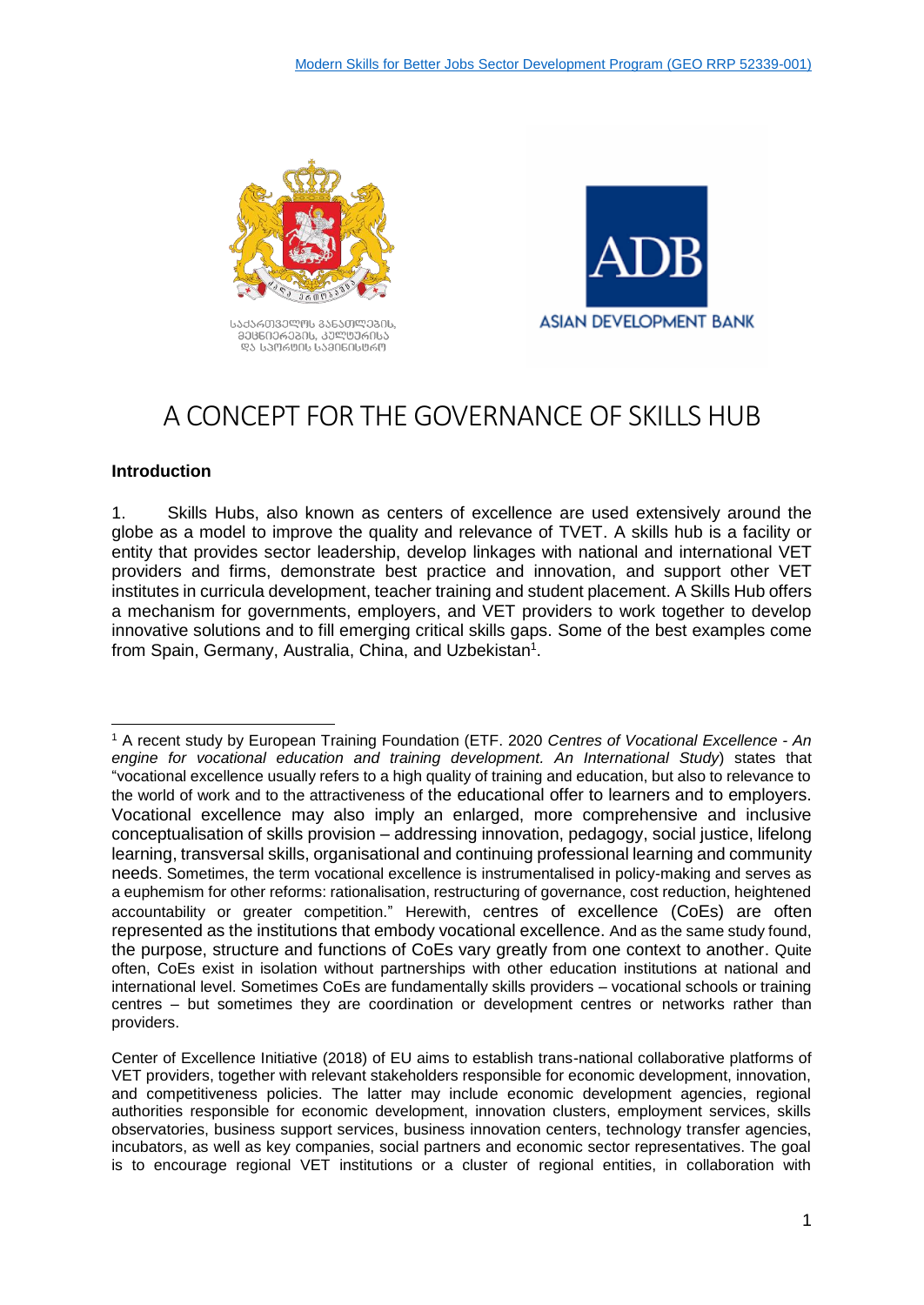2. The Government of Georgia (GoG) with financial and technical support from Asian Development Bank within its Modern Skills for Better Jobs program plans to establish skills hubs that will provide vocational excellence in 7 program priority areas which, though being the backbone of the country's economic development, <sup>2</sup> suffer from critical skills gaps (underprovision and/or underqualification). Skills hubs in question will assume a leading role on central or regional level in skills provision in two or three of the following sectors – electronic engineering, ICT, tourism, wood/furniture production, fashion and design, water engineering, and pharmacological and medical production. Additionally, the Government of Georgia together with KfW plans to establish a center of excellence in construction and logistics in Tbilisi.

3. Skills hubs and CoEs will be instrumental in the GoG reform agenda to upgrade its vocational education to international standards and ensure responsiveness of skills provision to the labour market demand, competitiveness of the Georgian vocational education and herewith economy on the global environment.

#### **The objective of the skills hubs**

4. Besides traditional roles of VET to address skills demands on the labour market, the needs of individuals for short to long-term employability and personal development, and the requirement of society for active and inclusive citizenship<sup>3</sup>, there is an increasing need for providing skills meeting international standards and labour requirements. Labour market became globalized, so did the skills provision systems. Some specialised schools in maritime and aeronautics have already obtained international accreditation, driven by the labour markets that they serve.

5. More and more sectors are becoming to be using smart technologies. The most advanced companies are trying to improve productiveness, quality and competitiveness on global market by introducing top technologies. The so-called Fourth Industrial Revolution ('Industry 4.0') is gaining space and putting huge demands on economies and skills provision.

6. The socio-economic development strategies of Georgia are also influenced by global trends. They attempt a) to identify competitive economic niches for the country and by developing the niche sectors, achieve economic and social prosperity, b) to support start-ups and SMEs, especially those oriented at exporting their goods and services to international markets, at the same time, to reach global markets by signing free trade agreements with major global markets, and finally, c) to attract foreign investments and investors, especially in the high productive and human capital intensive sectors. This will require skills providers to equip learners with skills that will enable them to work for inwardly investing companies or in international labour markets.

7. Last but not least, integrated regional development strategies<sup>4</sup> and Smart Specialization Strategies<sup>5</sup> are gaining their momentum in Georgia trying to boost regional socio-economic hubs and, through them, national economies and societies.

local/regional stakeholders, to go "far beyond the simple provision of a quality vocational qualification" (European Commission, 2018, p. 6).

<sup>2</sup> Ministry of Economy and Sustainable Development of Georgia. 2019. *Investment Strategy of Georgia*. Tbilisi

<sup>3</sup> European Training Foundation.2013.

<sup>4</sup> The Ministry of Regional Development and Infrastructure of Georgia. *Regional Development Program of Georgia 2018-2021.*

<sup>5</sup> https://www.euneighbours.eu/en/east/stay-informed/news/georgia-hosts-annual-conferenceresearch-and-innovation-eastern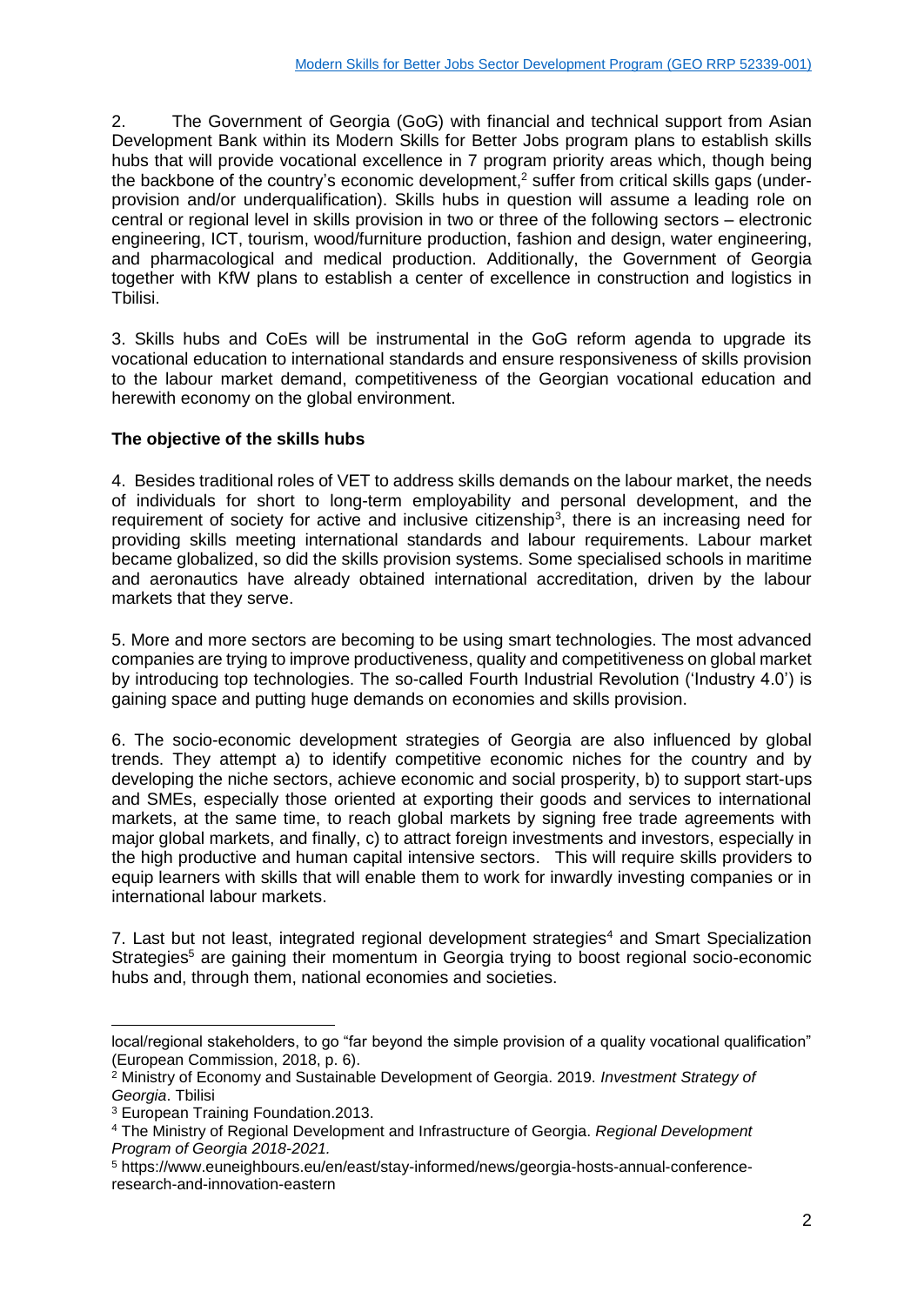8. Skills hubs will provide an instrument to Georgian government to meet the need of providing globally competitive advanced skills by focusing investments, capacity building and quality assurance measures on a few highly qualified VET institutions, that will serve the training needs of sectors, regions, and/or particular companies.

## **Skills hubs roles and functions:**

9. Skills Hubs will actively engage with local and international partners, specifically government entities responsible for economic development, employment and education, employers and employer associations, other educational institutions, field experts, to achieve the educational objectives and be the effective human capital development pillar in regional and sectoral development strategies.

10. Skills Hubs will:

- In line with regional, sectoral, national strategies, provide programs and services that meet international quality standards in one or several priority sectors in the region, involving work-based learning, distance learning and E-learning, student and faculty exchanges, national and international internships;
- Provide tailor-made training and other services to particular representatives of the private sector in their regions/sectors;
- Serve as knowledge resource center in new technologies and innovation, inclusive and innovative learning methods, for the regional community and regional businesses;
- Function as train-the-trainer provider for public and private VET institutions (teacher and trainer development);
- In partnership with SSOs / Ministry of Economy, be involved in identification of skills gaps in the regions, collecting data about local businesses, brokering and coordinating work placements, internships.

11. Taking on new functions usually implies new capabilities and investment, so there are costs as well as benefits. To deliver the objectives above, the policy, the funding, the regulative framework and current capability of existing institutions must be aligned

## **Governance of skills hubs:**

12. According to the ETF 2020 publication on Centers of Excellence $6$ , it is argued that centers of excellence are policy reform instruments, meaning that governments use this concept to improve quality, access, and so on of their systems. Which means, that they are not in theory different from other institutions, they are just pioneers in some way or pilots to lead the process of reform. The same argument is valid for Skills Hubs. The Hub concept could be an approach for the GoG to transit colleges from the status quo, to the new realities, that are requested through the authorization standards and the law.

13. The Skills Hub is considered either a sectoral or regional development instrument, thus GoG could have one or several hubs per sector(s), in order to respond in an adequate way to emerging regional, sectoral and national needs.

14. The GoG can choose to have all colleges functioning as CoE or Skills Hub, or to apply a single college development, but in parallel to cover all sectors and / or regions through hubs. The concept can be supported in other regions. This could make the reform plan consistent,

<sup>-</sup><sup>6</sup> https://www.etf.europa.eu/sites/default/files/2020-07/centres\_of\_vocational\_excellence.pdf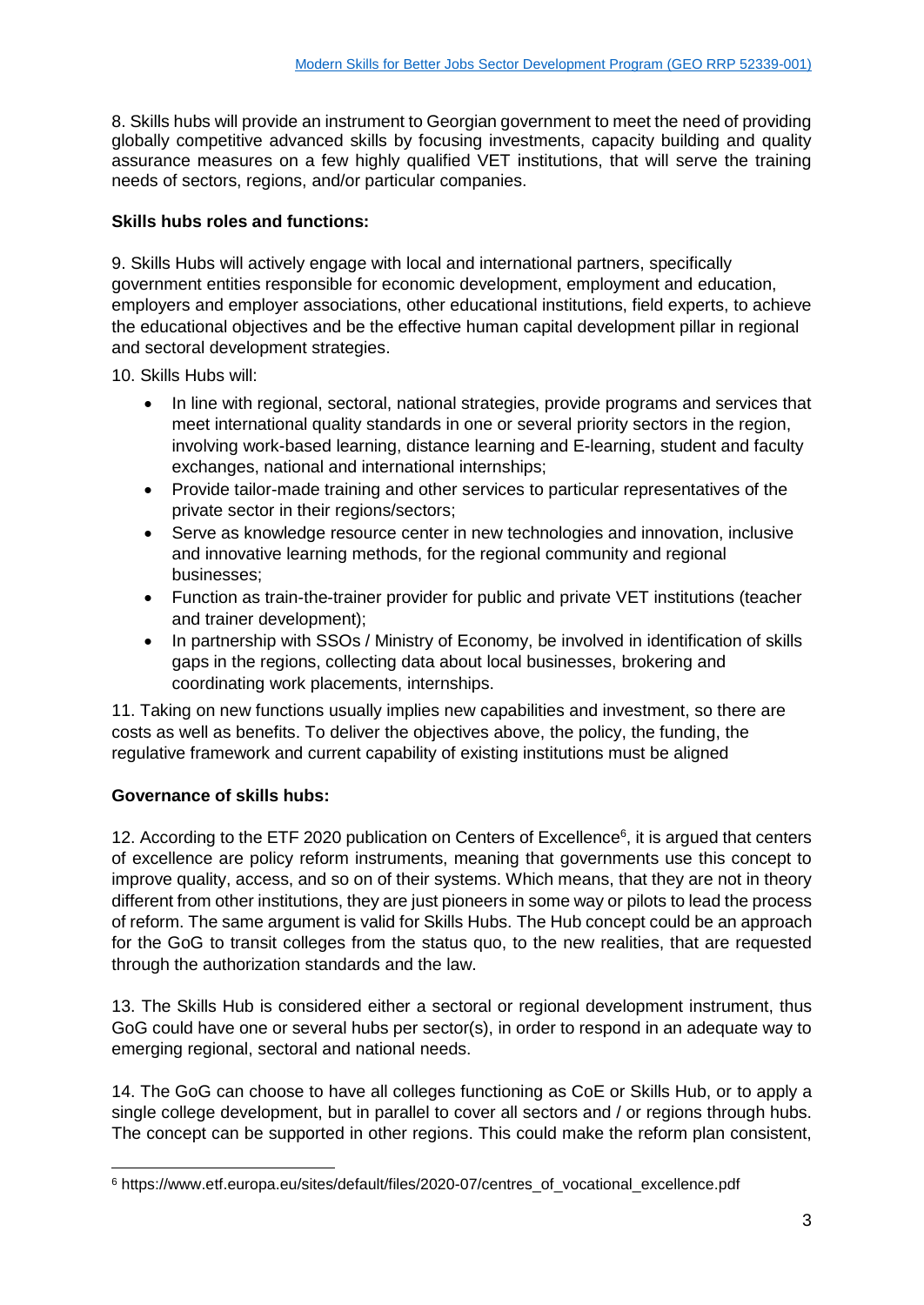sustainable and effective. However, the TA team is recommending a regional approach with a multi-sectoral Skills Hub, in order to meet the needs of the region, and to concentrate skills supply and coordination of skills supply in a few providing institutes.

15. Furthermore, GoG can choose, if they want Skills Hubs with different functionality or just higher quality standards for the same functions. Which means, that Hubs could have the same functions as regular colleges, but at a higher standard. e.g. if colleges are expected to have international partnerships, Skills hubs will be required to have such; if colleges are expected to partner with private sector, Skills Hubs will be required to do so. The achievement of these increased standards should be then rewarded by the Ministry with increased autonomy and financing.

12. The table below provides an insight into the structural and governance aspects of skills hubs

| Structure / management / financial                                                                                                                                                                                                                                                                                                                                                                                                                                                                                                                                                                                                                                                                                                                                                          | <b>Remarks</b>                                                                                                                                                                                                                                                                                                                                                                                                                                                                                                                                                                                                                                                                                                                                                                                                                                                                                                                                                                                                                                                                                                                                                |
|---------------------------------------------------------------------------------------------------------------------------------------------------------------------------------------------------------------------------------------------------------------------------------------------------------------------------------------------------------------------------------------------------------------------------------------------------------------------------------------------------------------------------------------------------------------------------------------------------------------------------------------------------------------------------------------------------------------------------------------------------------------------------------------------|---------------------------------------------------------------------------------------------------------------------------------------------------------------------------------------------------------------------------------------------------------------------------------------------------------------------------------------------------------------------------------------------------------------------------------------------------------------------------------------------------------------------------------------------------------------------------------------------------------------------------------------------------------------------------------------------------------------------------------------------------------------------------------------------------------------------------------------------------------------------------------------------------------------------------------------------------------------------------------------------------------------------------------------------------------------------------------------------------------------------------------------------------------------|
| arrangements of hubs                                                                                                                                                                                                                                                                                                                                                                                                                                                                                                                                                                                                                                                                                                                                                                        |                                                                                                                                                                                                                                                                                                                                                                                                                                                                                                                                                                                                                                                                                                                                                                                                                                                                                                                                                                                                                                                                                                                                                               |
| A Skill Hub is a college, as defined by the<br>VET law, which has a network of different<br>international and national partners,<br>including:<br>Public and private colleges / VET<br>providers<br>Public and private secondary schools<br>Public and private Universities<br>$\overline{\phantom{m}}$<br>Other public entities, e.g. municipalities<br>$\overline{\phantom{m}}$<br>Private firms<br>$\qquad \qquad -$<br>Professional associations;<br>Universities and colleges abroad<br>$\overline{\phantom{m}}$<br>Private firms abroad<br>$\overline{\phantom{0}}$<br>Etc.<br>$\qquad \qquad -$<br>Partners with a formalized relationship<br>$\bullet$<br>(contract) with the Hub will provide<br>complimentary service(s) (e.g. delivery of a<br>program, teacher training, etc.). | Legally, a Skills Hub is a public college,<br>operating under the Georgian VET Law.<br>A Skills Hub differ from other colleges by<br>several features such as:<br>Extensive network with public and private<br>-<br>partners to implement various mutually<br>beneficial projects<br>A Skills Hub has close links to public<br>$\overline{\phantom{a}}$<br>schools and serves as a resource center<br>for the VET component in the public school<br>system<br>A Skills Hub is connected to international<br>$\qquad \qquad \blacksquare$<br>TVET colleges and thus has access to<br>international teaching staff who can be<br>brought in on a regular basis.<br>A Skills Hub has close links to employers in<br>$\blacksquare$<br>the region and helps graduates in job<br>placement.<br>A Skills Hub Is a designated front-desk for<br>$\qquad \qquad \blacksquare$<br>employers. To this end, it develops and<br>maintains a database for employers and<br>job seekers<br>Thus, a hub will offer higher quality, and<br>$\overline{\phantom{a}}$<br>will provide more services within<br>designated priority sectors than regular<br>colleges <sup>7</sup> |
| Departments of the hub will function highly<br>autonomously: as being an IT school, and<br>electronic engineering school, etc.                                                                                                                                                                                                                                                                                                                                                                                                                                                                                                                                                                                                                                                              | For each department a private partner or<br>university will be attracted to run the<br>department and to achieve the targets of the<br>hub (high quality, competency and work based<br>training in priority sectors, with a focus on                                                                                                                                                                                                                                                                                                                                                                                                                                                                                                                                                                                                                                                                                                                                                                                                                                                                                                                          |
|                                                                                                                                                                                                                                                                                                                                                                                                                                                                                                                                                                                                                                                                                                                                                                                             | innovation, entrepreneurship)                                                                                                                                                                                                                                                                                                                                                                                                                                                                                                                                                                                                                                                                                                                                                                                                                                                                                                                                                                                                                                                                                                                                 |

<sup>&</sup>lt;sup>7</sup> We refer to the annex, in which the overlapping and different functions between a Skills Hub and a regular college will be shown.

-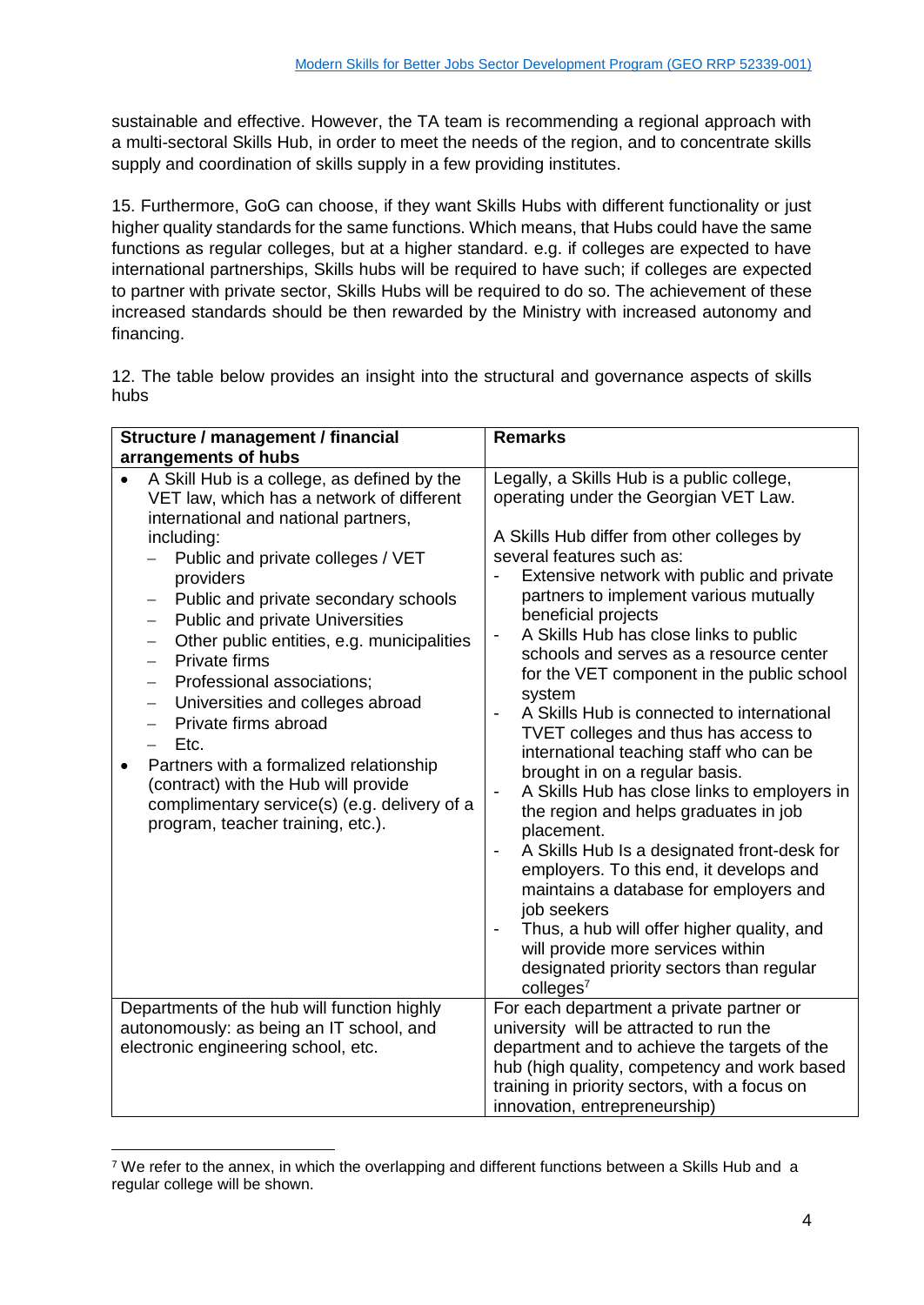| High level of autonomous strategic,<br>operational, and financial management, which<br>should guarantee flexible and timely response<br>to emerging skills needs on the labor market<br>To build an extensive network of public and<br>private partners, a Skills Hub enters into<br>business/legal relationship with a partner<br>through a contract on a project/program basis.                                                                                                                                                                                                                                                                                                           | Skills Hubs will fully utilize the governance and<br>management autonomy granted by the VET<br>Law                                                                                                                                                                                                                                                                                                                                                                                                                                                                                                                              |
|---------------------------------------------------------------------------------------------------------------------------------------------------------------------------------------------------------------------------------------------------------------------------------------------------------------------------------------------------------------------------------------------------------------------------------------------------------------------------------------------------------------------------------------------------------------------------------------------------------------------------------------------------------------------------------------------|---------------------------------------------------------------------------------------------------------------------------------------------------------------------------------------------------------------------------------------------------------------------------------------------------------------------------------------------------------------------------------------------------------------------------------------------------------------------------------------------------------------------------------------------------------------------------------------------------------------------------------|
| Industry, as well as government<br>representatives and international partners<br>should be part of the governance structure,<br>and thus a member in the management<br>board.<br>The management board is responsible for<br>$\bullet$<br>strategic decisions.<br>The daily management is delegated to the<br>$\bullet$<br>management team of the skills hub<br>(director and deputy director).<br>The management team of the hub<br>$\bullet$<br>coordinates and monitors the work of the<br>different departments for facilitating that the<br>principles and objectives of the Skills hubs<br>will be respected and achieved.<br>Each department has its own manage<br>$\bullet$<br>team. | International representation on the<br>$\bullet$<br>management board is envisioned to ensure<br>high quality teaching standards are upheld<br>and the right strategic directions are set.<br>It is envisioned that private partners<br>$\bullet$<br>through a PPP framework will participate in<br>the management of selected<br>programs/department(s) of a Skills Hub to<br>boost relevance of them, and employability<br>of graduates.<br>Furthermore, the private management will<br>$\bullet$<br>be responsible for tailormade courses<br>under this department, and will be able to<br>apply income generating activities |
| Recruitment of excellent teachers /<br>$\bullet$<br>trainers, from public and private sector.<br>Attractive payments                                                                                                                                                                                                                                                                                                                                                                                                                                                                                                                                                                        | Need for additional (GoG) funding to attract<br>$\bullet$<br>high-level highly qualified teachers and<br>trainers.<br>Policy action 2021 needed, e.g. policy /<br>$\bullet$<br>regulations on skills hubs                                                                                                                                                                                                                                                                                                                                                                                                                       |
| Industry can provide co-financing, design                                                                                                                                                                                                                                                                                                                                                                                                                                                                                                                                                                                                                                                   | An arrangement of various revenue/funding                                                                                                                                                                                                                                                                                                                                                                                                                                                                                                                                                                                       |
| training courses and/or provide equipment,<br>facilities, and trainers, ultimately ensuring the<br>relevance and quality of the provided VET<br>programs                                                                                                                                                                                                                                                                                                                                                                                                                                                                                                                                    | streams for the Skills Hubs will be considered<br>to ensure long term sustainability.                                                                                                                                                                                                                                                                                                                                                                                                                                                                                                                                           |
| Entrepreneurial and income generating                                                                                                                                                                                                                                                                                                                                                                                                                                                                                                                                                                                                                                                       | IGA will support practical and entrepreneurial                                                                                                                                                                                                                                                                                                                                                                                                                                                                                                                                                                                  |
| activities (IGA)                                                                                                                                                                                                                                                                                                                                                                                                                                                                                                                                                                                                                                                                            | learning, and will provide additional funding                                                                                                                                                                                                                                                                                                                                                                                                                                                                                                                                                                                   |

## **Implementation of the Skills Hub**

16. Two Skills Hubs will be implemented under the ADB project loan, with support of the PIU and international and national consultants (See Annex 1 and 2 for specifics of Iberia Skills Hub and Prestige Skills Hub).

17. At the start of the project, the concept should be elaborated, a management board will be established. Recruitment of management and staff will take place. The focus of support of the project will be on the priority sector programs that are envisaged to be implemented under the loan. Already existing programs in the colleges will continue, but not with the level of intense development and support as the priority sector programs.

18. In the Mid-term, the GoG will allow piloting of the skills hub, and will prepare a draft regulatory framework for the skills hubs / centers of excellence. Existing older programs (that are not upgraded through the project) will either phase out or turn to become excellent. Related